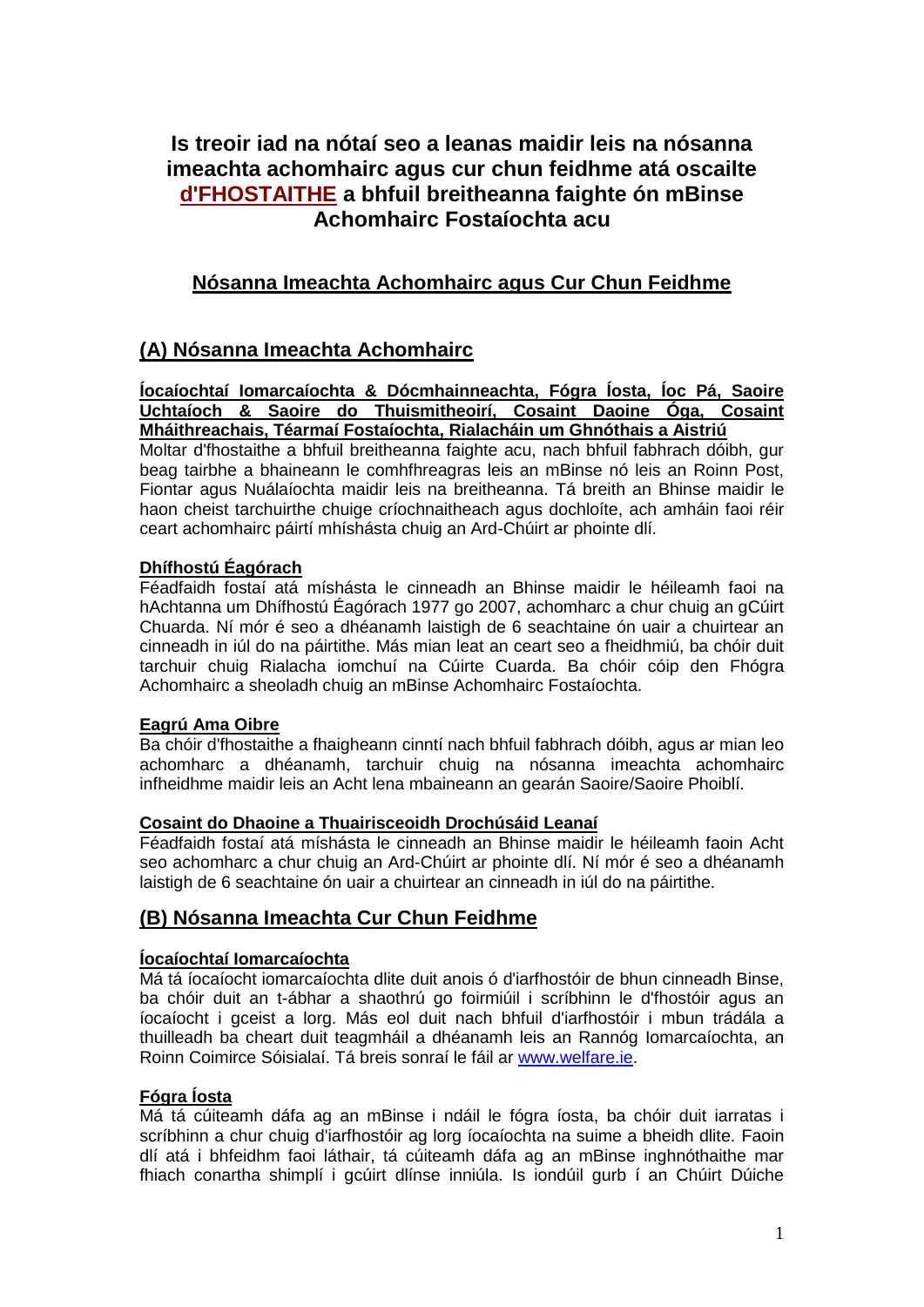iomchuí (má tá méid na luaíochta faoi bhun €15,000) nó an Chúirt Chuarda iomchuí (má tá méid na luaíochta idir €15,000 agus €75,000) a bheidh i gceist. De rogha air sin, d'fhéadfadh an tAire Post, Fiontar agus Nuálaíochta nó ceardchumann an fhostaí, imeachtaí chun íocaíochtaí a ghnóthú a thionscnamh agus a chothabháil, a thionscnamh thar ceann an fhostaí. Mura bhfuil an t-ábhar socraithe chun do shástachta laistigh de thréimhse réasúnach ama, ba chóir duit teagmháil a dhéanamh leis an gCoimisiúin um Chaidreamh san Ionad Oibre, Eolas agus Seirbhís do Chustaiméirí ag an uimhir íosghlao: 0818 80 80 90 1 nó 059 9178990 chun tuilleadh eolais a fháil.

## **Dhífhostú Éagórach**

Ar cinneadh fabhrach a fháil, ba chóir duit cumarsáid a dhéanamh le d'fhostóir maidir le cur chun feidhme. Ba chóir d'fhostóir cinneadh de chuid an Bhinse Achomhairc Fostaíochta a chur i ngníomh laistigh de 6 seachtaine ón dáta ar cuireadh an cinneadh in iúl do na páirtithe. Mura gcuireann fostóir, laistigh den tréimhse 6 seachtaine sin, na téarmaí a shonraítear i gcinneadh an Bhinse (nach bhfuil achomharc déanta ina choinne) i ngníomh, féadfaidh an fostaí lena mbaineann nó an tAire, thar ceann an fhostaí, iarratas a dhéanamh leis an gCúirt Chuarda ar ordú á ordú don fhostóir cinneadh an Bhinse a chur chun feidhme. In imthosca den sórt sin, tugtar de chumhacht don Chúirt Chuarda, gan an cás a athéisteacht, ordú a eisiúint ag ordú don fhostóir téarmaí chinneadh an Bhinse a chur chun feidhme. De rogha air sin, i gcásanna inar ordaigh cinneadh an Bhinse athfhostú nó athfhruiliú an fhostaí, féadfaidh an Chúirt Chuarda, má mheasann sí gur cuí, an cinneadh sin a athrú chun ordú a dhéanamh maidir le cúiteamh airgeadais na bhfostaithe lena mbaineann.

## **Íoc Pá**

Sa chás go bhfuil cinneadh fabhrach faighte ón mBinse agat faoi Acht um Íoc Pá, 1991, ba chóir duit a iarraidh ar d'fhostóir, i scríbhinn, téarmaí chinneadh an Bhinse a chur chun feidhme. Sa chás go mainneoidh d'fhostóir déanamh amhlaidh laistigh den tréimhse sonraithe ag an mBinse nó, sa chás nach ndéantar am den sórt sin a shonrú, laistigh de 6 seachtaine ón uair a bhfaightear an cinneadh, féadfaidh tú a lorg go gcuirfear an cinneadh chun feidhme sa tslí chéanna le hordú ón gCúirt Chuarda. Tá ceart ag fostaí cinneadh an Bhinse a achomharc chuig an Ard-Chúirt ar phointe dlí, laistigh de 21 lá ón uair a bhfaightear an cinneadh. Má fheidhmíonn an fostóir an ceart seo, beidh ort fanacht ar thoradh an achomhairc roimh imeachtaí cur chun feidhme a thionscnamh.

## **Eagrú Ama Oibre**

Sa chás go mainneoidh fostóir breith an Bhinse faoin Acht seo a chomhlíonadh, féadfaidh an fostaí lena mbaineann a lorg go gcuirfí chun feidhme na nósanna imeachta cur chun feidhme infheidhme maidir leis an Acht lenar bhain an gearán Saoire/Saoire Phoiblí.

## **Eolas maidir le Téarmaí Fostaíochta**

Ba chóir d'fhostóir cinneadh de chuid an Bhinse Achomhairc Fostaíochta a chur i ngníomh laistigh de 6 seachtaine, ach amháin má tá achomharc á dhéanamh chun na hArd-Chúirte. Má mhainníonn an fostóir cinneadh den chineál sin a chur chun feidhme, féadfaidh an fostaí lena mbaineann, nó ceardchumann an fhostaí, nó an tAire Post, Fiontar agus Nuálaíochta, thar ceann an fhostaí, iarratas a dhéanamh chun na Cúirte Dúiche ar ordú chun forghníomhú an chinnidh a lorg.

 $^1$  Tabhair faoi deara go bhféadfadh rátaí difriúla a bheith á ngearradh ag soláthraithe seirbhíse éagsúla i ndáil le *huimhreacha 0818 (Íosghlao)*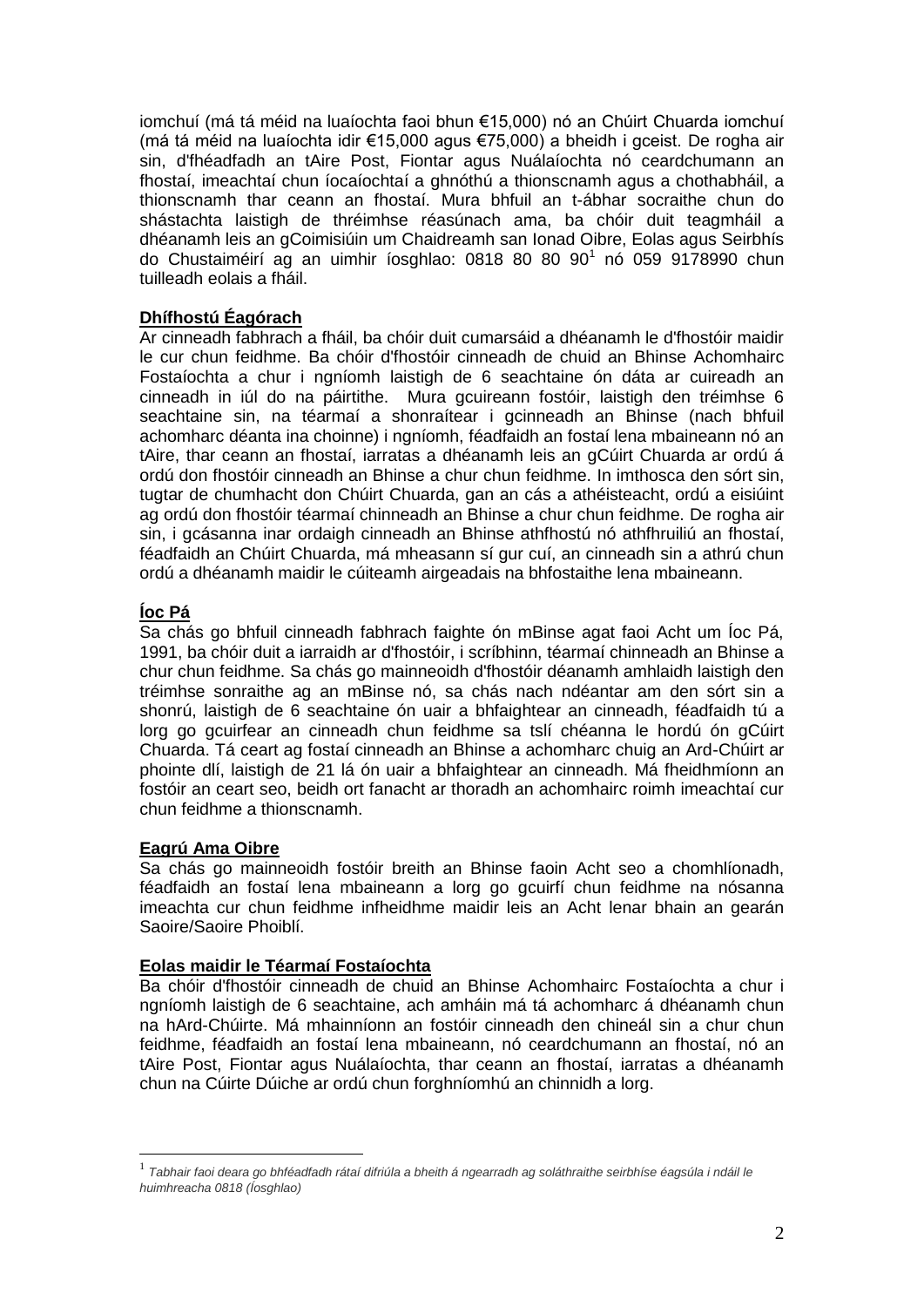### **Íocaíochtaí Dócmhainneachta**

Sa chás go bhfuil fostóir dócmhainneach chun críocha na nAchtanna um Íocaíochtaí Dócmhainneachta, d'fhéadfadh luaíochtaí áirithe tugtha ag an mBinse d'fhostaithe a bheith iníoctha, faoi réir teorainneacha reachtúla a bhaineann leis an líon seachtainí agus an ráta seachtainiúil pá. Ina theannta sin, tá sé riachtanach go mbeidh an luaíocht/cinneadh déanta tráth nach luaithe ná tosach na tréimhse iomchuí, a shainmhínítear faoi na hachtanna mar thréimhse ocht mí dhéag roimh an dáta iomchuí. D'fhéadfadh an dáta iomchuí athrú de réir imthosca gach cáis agus d'fhéadfadh gurb é dáta na dócmhainneachta nó dáta na breithe/an chinnidh iomchuí (cibé is deireanaí) nó an dáta a foirceannadh an fhostaíocht a bheadh i gceist. Ba chóir an t-éileamh a dhéanamh ar an bhfoirm reachtúil iomchuí trí ionadaí an fhostóra. Tá tuilleadh eolais le fáil ón gCoimisiúin um Chaidreamh san Ionad Oibre (sonraí thuasluaite).

#### **Rialacháin um Ghnóthais a Aistriú**

Ba chóir d'fhostóir cinneadh de chuid an Bhinse Achomhairc Fostaíochta a chur i ngníomh laistigh de 6 seachtaine ón dáta ar cuireadh an cinneadh in iúl do na páirtithe. Mura gcuireann fostóir, laistigh den tréimhse 6 seachtaine sin, na téarmaí a shonraítear i gcinneadh an Bhinse (nach bhfuil achomharc déanta ina choinne) i ngníomh, féadfar éileamh a dhéanamh leis an gCúirt Chuarda ar ordú don fhostóir cinneadh an Bhinse a chur chun feidhme. Féadfaidh an fostaí lena mbaineann nó, le toiliú an fhostaí, nó aon cheardchumann (ar ball de an fostaí), nó an tAire, má mheasann an tAire gur cuí é, an t-éileamh ar an gcur chun feidhme seo a dhéanamh.

#### **Cosaint Mháithreachais**

Ba chóir d'fhostóir cinneadh de chuid an Bhinse Achomhairc Fostaíochta a chur i ngníomh laistigh de cheithre seachtaine, nó ar aon dáta eile a bheidh sonraithe amhlaidh ag an mBinse, ach amháin má tá achomharc á dhéanamh ar an ábhar. Sa chás go bhfuil cinneadh fabhrach faighte agat agus gur mhainnigh ar d'fhostóir a théarmaí a chomhlíonadh, agus nach bhfuil achomharc á dhéanamh ar an ábhar, féadfaidh tusa, nó an tAire Dlí agus Cirt, ar do shon, má mheastar gurb iomchuí é, imeachtaí a thionscnamh ar shásamh faoin Acht.

### **Saoire Uchtaíoch & Saoire do Thuismitheoirí**

Ba chóir d'fhostóir, nach bhfuil achomharc ar chinneadh á dhéanamh chuig an Ard-Chúirt ar phointe dlí aige, a théarmaí a chomhlíonadh gan moill mhíchuí. Féadfaidh an fostaí, nó Aire Dlí agus Cirt, thar ceann an fhostaí, imeachtaí a thionscnamh sa Chúirt Chuarda ar shásamh faoi na hAchtanna i gcoinne fostóra nach bhfuil téarmaí chinneadh an Bhinse á gcomhlíonadh aige.

### **Cosaint Daoine Óga**

Ba chóir d'fhostóir cinneadh de chuid an Bhinse Achomhairc Fostaíochta a chur i ngníomh laistigh de 6 seachtaine, ach amháin má tá achomharc á dhéanamh chun na hArd-Chúirte. Má mhainníonn an fostóir cinneadh den chineál sin a chur chun feidhme, féadfaidh tuismitheoir nó caomhnóir an fhostaí lena mbaineann, nó ceardchumann duine óig lena mbaineann, nó an tAire Post, Fiontar agus Nuálaíochta, thar ceann an fhostaí, iarratas a dhéanamh chun na Cúirte Dúiche ar ordú ag ordú don fhostóir an cinneadh a chur chun feidhme.

### **Cosaintí do Dhaoine a Thuairisceoidh Drochúsáid Leanaí**

Ba chóir d'fhostóir cinneadh de chuid an Bhinse Achomhairc Fostaíochta a chur i ngníomh laistigh de 6 seachtaine, ach amháin má tá achomharc á dhéanamh chun na hArd-Chúirte. Má mhainníonn an fostóir cinneadh den chineál sin a chur chun feidhme, féadfaidh tusa nó do cheardchumann, nó an tAire, ar do shon, iarratas a dhéanamh leis an gCúirt Chuarda ar ordú ag lorg chur chun feidhme an chinnidh.